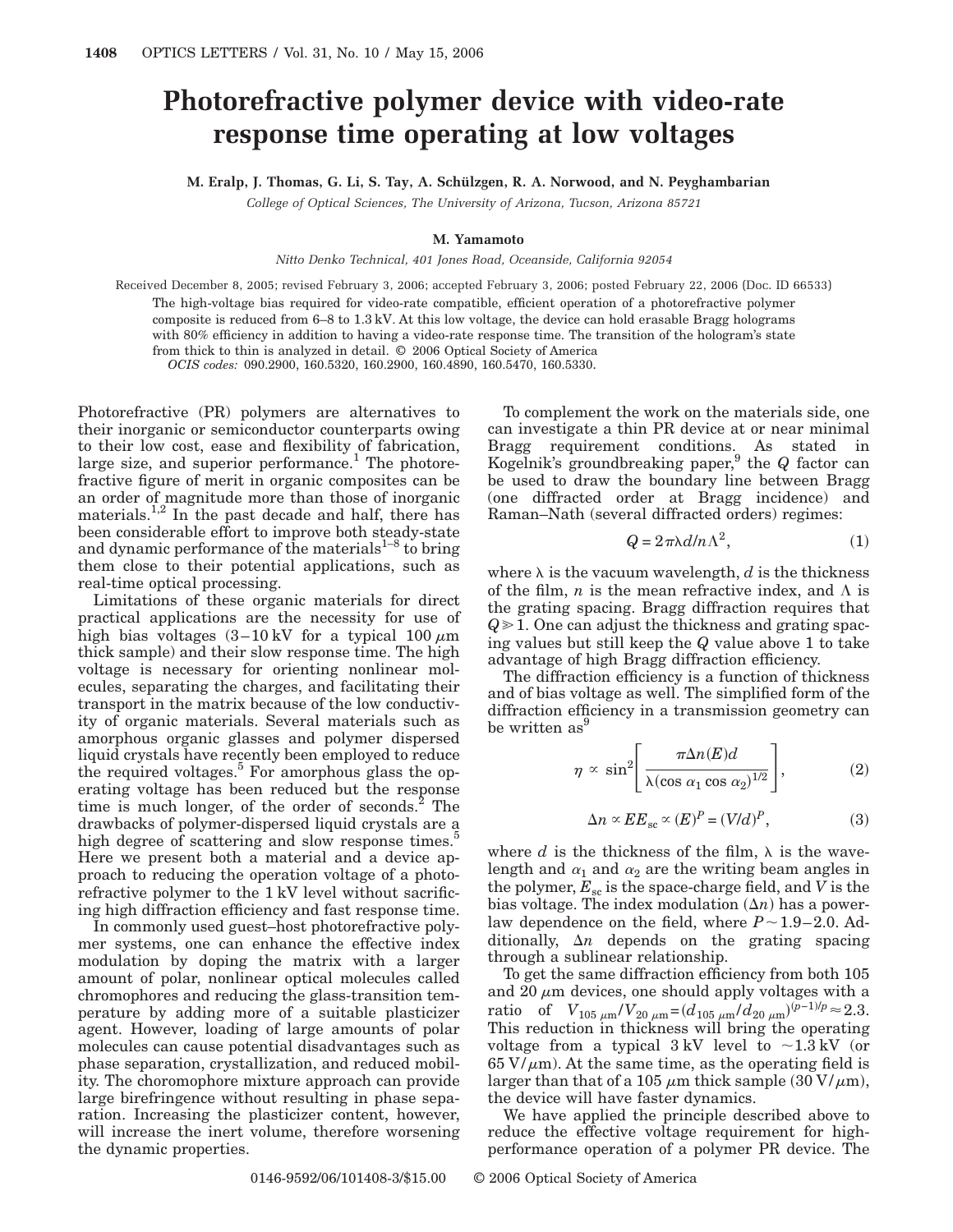composite is based on a hole transport polymer (PATPD), which has a polyacrylate backbone and a well-known hole-transporting tetraphenyldiaminobiphenyl-type pendant group attached through an alkoxy linker.<sup>10</sup> The hole-transporter PATPD was doped with a mixture of two nonlinear optical chromophores, 4-homopiperidinobenzylidenemalononitrile (7DCST) and (*N*,*N*-di-*n*-butylaniline-4-yl) *l*-dicyanomethylidene-2 cyclohexene (DBDC), with  $C_{60}$  as a sensitizer for charge generation at the operating wavelength of 633 nm, and the plasticizer, *N*-ethyl carbazole (ECZ). The mixture approach is used because of its better phase stability. Composites prepared included  $PATPD:DBDC/7:DCST:ECZ/C_{60}$  $(39.3:40:10:10:0.7 \text{ wt. } %)$ . We prepared samples by laminating 20 and 105  $\mu$ m thick layers between glass slides with indium tin oxide electrodes. The absorption coefficient of the film was 70 cm−1 at 633 nm.

To characterize the PR properties of the samples we performed degenerate four-wave mixing experiments in the standard tilted-sample geometry. Two interfering s-polarized beams (633 nm) of equal fluence  $(0.5 \text{ W/cm}^2 \text{ each})$  were used to write the grating, and a weak counterpropagating *p*-polarized beam probed the efficiency of the grating. The writing beams were incident onto the sample at an interbeam angle of 20° in air, and the sample's surface was tilted 60° relative to the writing beam bisector, resulting in a grating period of  $3.1 \mu m$ . Under these conditions, Kogelnik's *Q* value, based on Eq. (1), is 4.7, which is still in the Bragg (thick) hologram regime. Figure 1 shows the percentage of the diffracted probe beam that is a function of the applied external field under steady-state conditions for 20 and 105  $\mu$ m thick devices. The external efficiency (when reflection and absorption losses are included) of the device was 58%. Using the present approach, we were able to reduce the voltage required for overmodulation (peak of diffraction efficiency) of diffraction efficiency by a fac-<br>tor of 4 in a single chromophore containing a compos-



Fig. 1. Steady-state diffraction efficiency for both 20 and  $105 \mu m$  thick devices as the bias voltage is increased. When the device's thickness is reduced by five times, the operating voltage has dropped by a factor of 2.3. The peak internal diffraction efficiency of the 20  $\mu$ m device was 80%. External efficiency was  $\sim$  =58%, which is higher than that of a similar thick device because of the low absorptance of the thin device. The index modulation was 0.012 at 1.3 kV.



Fig. 2. (a) Typical growth of diffraction efficiency when one of the writing beams is switched on. The line is a biexponential fit. The total writing beam irradiance was  $1 \,\mathrm{W/cm^2}$ , and a bias voltage of  $1.4 \,\mathrm{kV}$  was applied through the device. (b) Net diffraction efficiency recorded as one writing beam is modulated at 1–30 Hz (full cycle write and erase) frequency. Inset, response of the photorefractive device at a 30 Hz frame rate.

ite reported earlier.<sup>10</sup>

The dynamics of the index modulation buildup can be extracted from a biexponential function fit that is correlated to the growth of the space-charge field:

$$
\Delta n \propto A[1 - m \exp(-t/t_1) - (1 - m) \exp(-t/t_2)]. \quad (4)
$$

Here *A* is a constant, *m* is a weighing factor and  $t_1$ and  $t_2$  are time constants. Figure 2(a) shows the evolution of the diffraction efficiency after the second writing beam is switched on at time *t*=0. The curve represents the fit to the data. Remarkably fast dynamics with a characteristic first time constant of 10 ms (at 1.4 kV bias voltage) are observed, indicating possible application of these composites in systems that operate at video rates. To test the performance of current devices for video-rate compatibility, we modulate one of the writing beams at 1–30 Hz full-cycle (on and off) frequency [Fig. 2(b)]. The efficiency has dropped to only half of its cw value at 30 Hz. Therefore this device can operate simply with high efficiency and video-rate refresh rates without requiring impractical bias voltages.